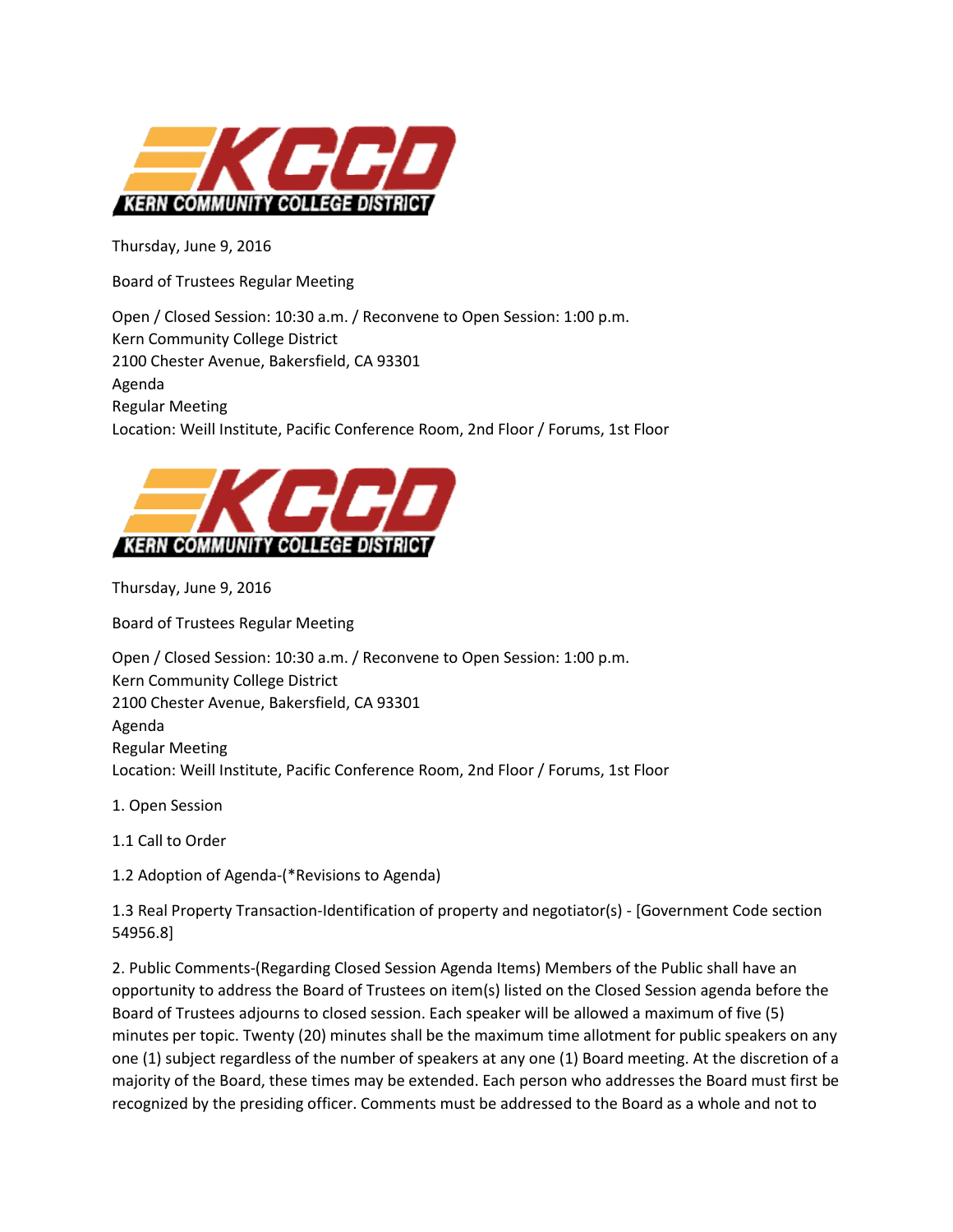individual members or District employees. The Board and staff are not obligated to comment on, or respond to, or address comments by the public.

2.1 Closed Session

- 3. Adjournment to Closed Session
- 3.1 Closed Session Items
- 4. Return to Open Session
- 5. Preliminary Items
- 5.1 Call to Order-Open Session
- 5.2 Pledge of Allegiance
- 5.3 Report of Actions Taken in Closed Session As Required

5.4 Approval of Consent Items: Business Services - Agenda Items: 10.1-10.5; 11.1-11.32 Educational Services - Agenda Items: 13.1-13.15; Human Resources - Agenda Item: 15.1

5.5 Approval of the Minutes

5.6 Correspondence to the Board of Trustees and/or communications.

5.7 Revision to the 2015-16 Board of Trustees Calendar

5.8 Presentation of the Kern Community College District's Safety, Repair and Improvement District Bond Oversight Committee's recent activities.

6. Work Study

6.1 Presentation of the Kern Community College District Tentative Budget for 2016-2017 as recommended in the Business Services Report.

7. Public Comments --- Open Session At this time, the public may address the Board of Trustees on any matter within the subject matter jurisdiction of the Board that is not on the agenda. The public may address the Board of Trustees on each of the agenda items as those items are considered. Each speaker will be allowed a maximum of five (5) minutes per topic. Twenty (20) minutes shall be the maximum time allotment for public speakers on any one (1) subject regardless of the number of speakers at any one (1) Board meeting. At the discretion of a majority of the Board, these times may be extended. Each person who addresses the Board must first be recognized by the presiding officer. Comments must be addressed to the Board as a whole and not to individual members or District employees. The Board and staff are not obligated to comment on, or respond to, or address comments by the public.

8. (Business Services --- Approval) The Business Services items listed below are recommended for approval to authorize the Chancellor or Chief Financial Officer to execute agreements to procure construction services above \$45,000 or to procure goods and services other than construction services above \$50,000, in accordance with Board Policy 3A9A. All amounts designated are not to exceed the specified amount unless otherwise noted.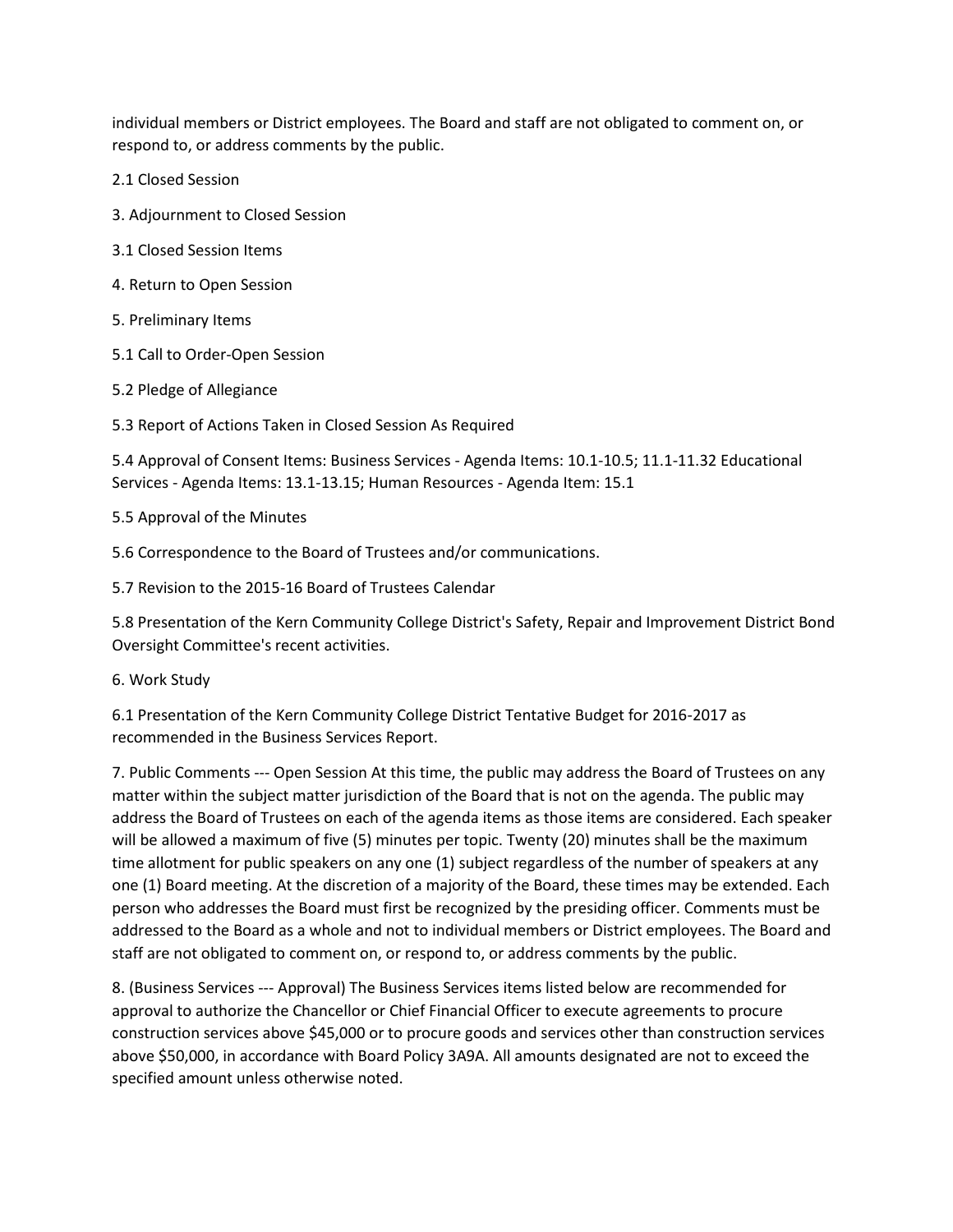8.1 Adoption of the Kern Community College District Tentative Budget for 2016-17 and approval of the California Community Colleges Gann Limit calculation setting the District's appropriation limit for fiscal year 2016-17, as required by Article XIII-B of the Constitution and Chapter 1205, Statutes of 1980, as recommended in the Business Services Report.

8.2 Authorization for the Chief Financial Officer to execute an independent contractor agreement between the Kern Community College District on behalf of Bakersfield College, and LifeSign, Inc. for sign language interpreting services. The term is from July 1, 2016 through June 30, 2017. The cost to the District is not to exceed \$160,000.00, to be paid from RP008 Restricted Program funds.

8.3 Authorization for the Chief Financial Officer to execute an independent contractor agreement between the Kern Community College District, on behalf of Porterville College, and Nichele Hubbs to provide interpreting services for hearing impaired students. The term is from June 1, 2016 through June 30, 2018. The cost to the District is not to exceed \$170,000.00, to be paid from GU001 Unrestricted and RP007 Restricted Categorical funds.

8.4 Authorization for the Chief Financial Officer to approve a master agreement and hosting and support agreement between the Kern Community College District and Remote Learner US, Inc. The term is from July 1, 2016 through June 30, 2019. The cost to the District is not to exceed \$135,180.00, to be paid from GU001 Unrestricted funds.

8.5 Authorization for the Chief Financial Officer to approve the purchase of Blackboard Student Services Managed Contact Center Solutions via the agreement between the Foundation for California Community Colleges (FCCC) and Blackboard Student Services. The term is from July 1, 2016 through June 30, 2017. The cost to the District is not to exceed, \$209,592.00, to be paid from GU001 Unrestricted funds.

8.6 Approval of the Chief Financial Officer's execution of the 2016-2020 1+1+2 Game Changer Program Subgrant Agreement between the Kern Community College District, on behalf of Bakersfield College, and the County of Kern to support a partnership between Bakersfield College, and Kern High School District on behalf of Arvin High School. Funding is to support expanding Bakersfield College courses and services to students in Arvin High School. The term is from July 1, 2016 through June 30, 2020. The total amount payable to the District is \$400,000.00, to be deposited into a new Restricted Grant fund.

8.7 Authorization for the Chief Financial Officer to designate \$20,035,968.78 of faculty salary expenditures in the GU001 Unrestricted fund to be paid from revenues received from the Education Protection Account (EPA) in accordance with Proposition 30, The Schools and Local Public Safety Protection Act of 2012.

8.8 Approval of a donation to the Kern Community College District, on behalf of the Bakersfield College Golden Empire Drum & Bugle Corps, from the Bakersfield College Foundation of \$1,384.00 to cover performance expenses.

9. (Business Services--- Approval) (Construction Items) The Business Services items listed below are recommended for approval to authorize the Chancellor or Chief Financial Officer to execute agreements to procure construction services above \$45,000 or to procure goods and services other than construction services above \$50,000, in accordance with Board Policy 3A9A. All amounts designated are not to exceed the specified amount unless otherwise noted.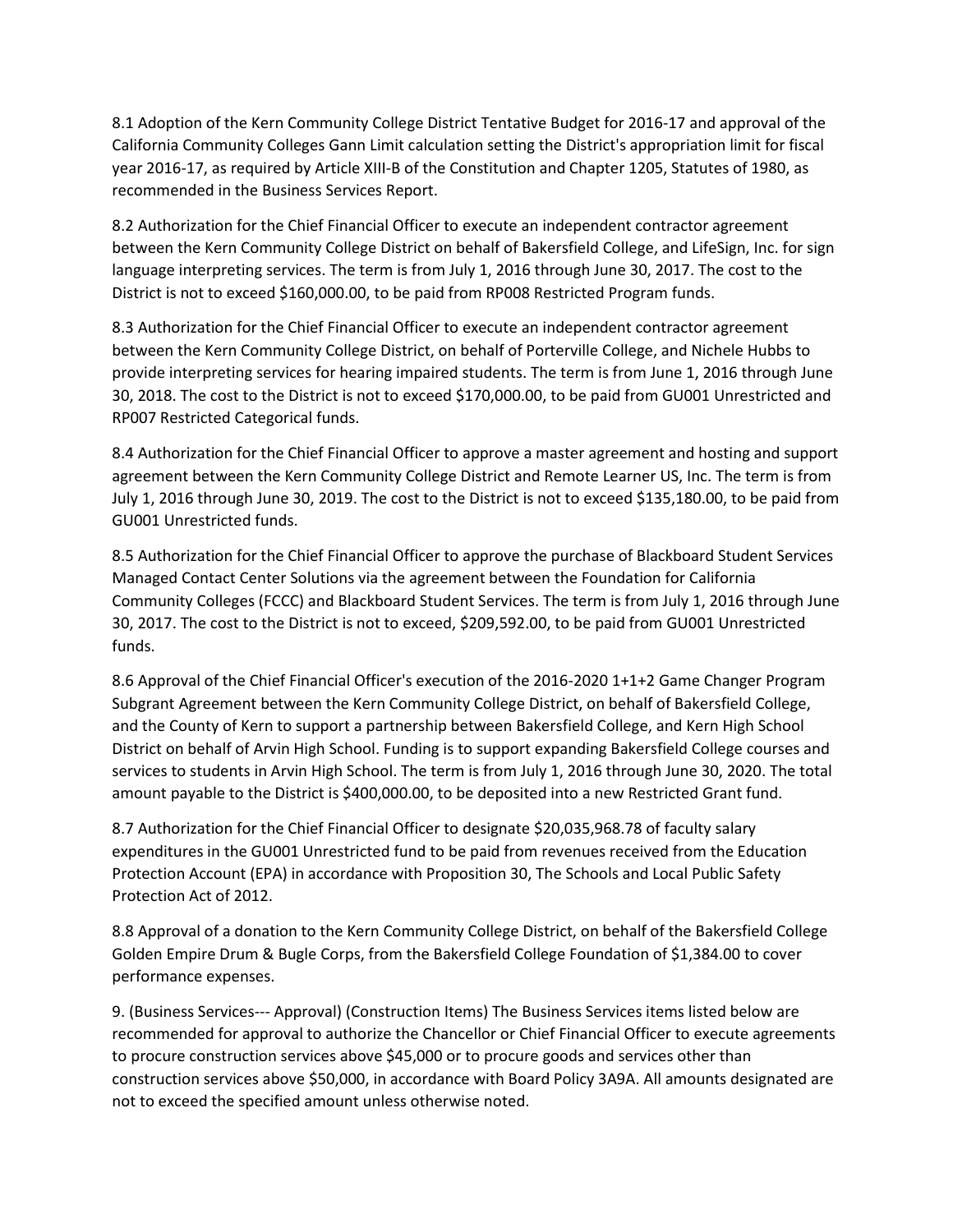9.1 Authorization for the Chief Financial Officer to submit the 2018-2022 Five-Year Construction Plan for the Kern Community College District. The projected cost of the projects is \$291,271,520.00, of which \$119,363,000.00 is projected to be paid from State Capital Outlay funds and \$171,908,520.00.00 will require Local Capital Outlay funds.

9.2 Authorization for the Chief Financial Officer to enter into a construction agreement between the Kern Community College District, on behalf of Bakersfield College and Klassen Corporation, for the Bakersfield College Maintenance and Operations (M&O) Building project. The term is from July 1, 2016 through April 27, 2017. The cost to the District is not to exceed \$5,050,404.00 to be paid from MG100- SRID Local Capital Outlay funds.

9.3 Authorization for the Chief Financial Officer to execute a work authorization between the Kern Community College District, on behalf of Bakersfield College and R2A Architecture, for the Bakersfield College Swing Space project. The term is per the Architects Master Agreement. The cost to the District is not to exceed \$272,055.00, to be paid from MG100-SRID Local Capital Outlay funds.

10. (Business Services- Consent) (Construction Items) The Business Services items listed below are recommended for ratification or approval in accordance with Board Policy 3A9A, which authorizes the Chief Financial Officer to execute agreements for goods and services up to \$45,000 for construction services or up to \$50,000 for goods and services other than construction services, as recommended in the Business Services Report. Only one motion is required to provide action on all. All amounts designated are not to exceed the specified amount unless otherwise noted.

10.1 Ratification of change order number three by the Kern Community College District on behalf of Cerro Coso Community College and Webb Brothers Construction, for the Cerro Coso Community College Main Building Modernization project. The term of the contract will be extended 21 days. This change order increases the original contract amount by \$137,846.32 from \$12,732,470.52 for a revised total cost to the District not to exceed \$12,870,316.84, to be paid from MG100-SRID Local Capital Outlay funds.

10.2 Ratification of an amendment by the Kern Community College District on behalf of Bakersfield College and Am-Tech Inspection Services, for the Delano Center Colab Fire Alarm System project. The term remains unchanged. The revised amount will increase the original agreement by \$5,000.00, from \$112,000.00 to \$117,000.00 to be paid from DL101 Capital Project Carry Over.

10.3 Ratification of the Small Project Construction Agreement between the Kern Community College District, on behalf of Cerro Coso Community College, and Campbell Heating and Air Conditioning for the MDF/IDF HVAC Upgrade Project. The term is from May 5, 2016 through July 5, 2016. The total cost to the District is \$33,895.00, to be paid from GU001 Unrestricted funds.

10.4 Ratification of the Small Project Construction Agreement between the Kern Community College District, on behalf of Cerro Coso Community College, and Cal Pacific Roofing Incorporated to render services on the Occ Lab Clear Story Metal Roof Repair Project. The term is from May 5, 2016 through July 5, 2016. The cost to the District is not to exceed \$29,746.00, to be paid from GU001 Unrestricted funds.

10.5 Ratification of an independent contractor agreement between the Kern Community College District, on behalf of Bakersfield College, and Dobitz Construction, Inc. to render services on the BC FA8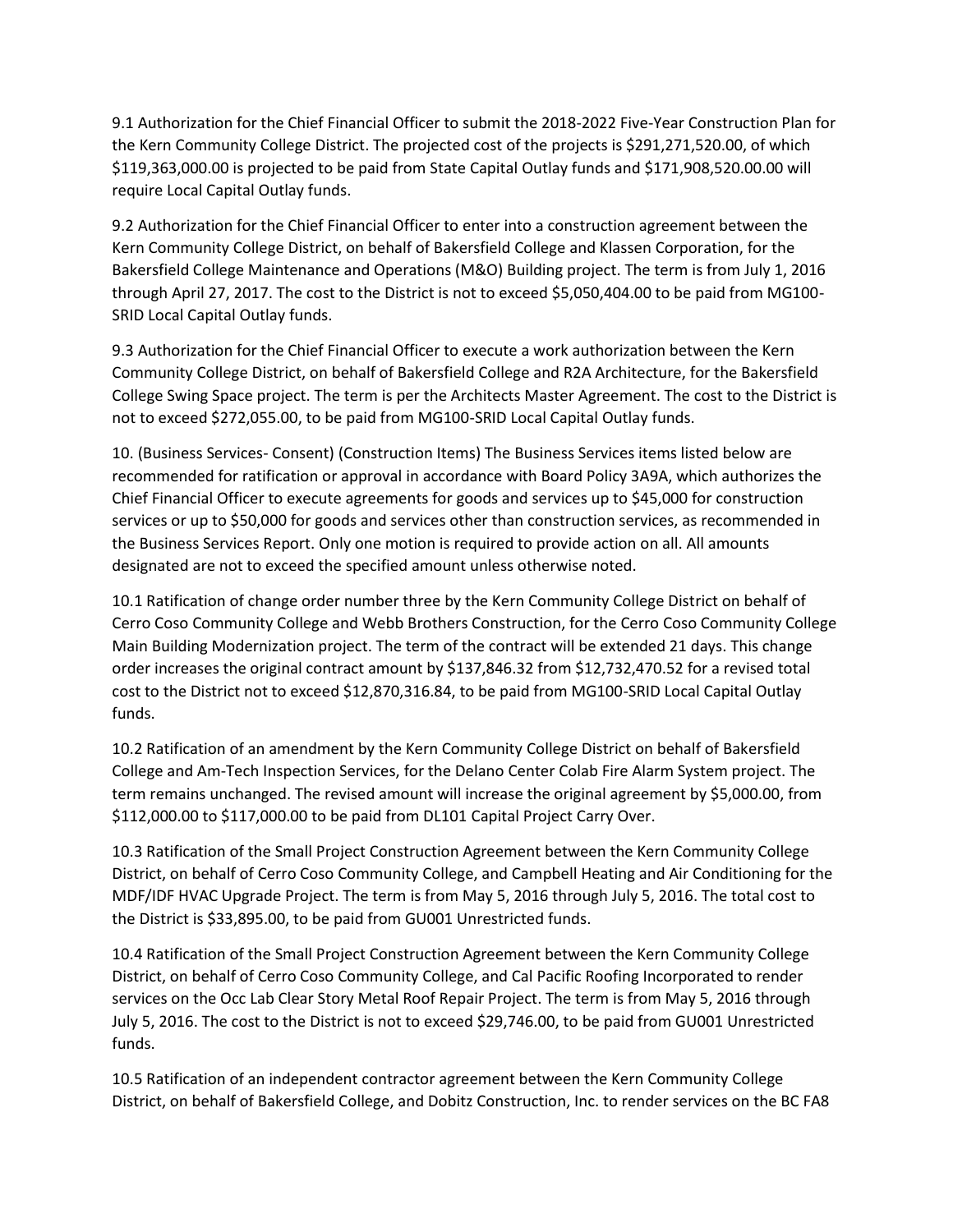Computer Lab. The term is from May 1, 2016 through July 31, 2016. The cost to the District is not to exceed \$20,373.00, to be paid from GU001 Unrestricted funds.

11. Business Services---Consent (Items Other than Construction)

11.1 Ratification of a computerized clinical placement system agreement between the Kern Community College District, on behalf of Porterville College, and the Hospital Council of Northern and Central California for provision of an allied health clinical scheduling tool. The term is from January 1, 2016 through December 31, 2016. The cost to the district is not to exceed \$675.00, to be paid from GU001 Unrestricted fund.

11.2 Ratification of a statement of work (SOW) between the Kern Community College District (KCCD) and Global CTI (GCTI) for Telephone Paging System services at Bakersfield College's Main campus, Delano and Weill locations. The term is April 1, 2016 through December 31, 2016. The cost to the District is not to exceed \$28,250.00, to be paid from GU001 Unrestricted funds.

11.3 Ratification of the application for use of school facilities between the Kern Community College District, on behalf of Bakersfield College, and El Tejon Unified School District for use of the gymnasium by the Golden Empire Drum & Bugle Corps. The term is from July 14, 2016 through July 15, 2016. The cost to the District is not to exceed \$1,384.00, to be paid from Bakersfield College Foundation funds.

11.4 Ratification of the statement of work (SOW) between the Kern Community College District and Dell Marketing LP for consulting services with respect to Microsoft SharePoint online Community Design and Build. The term is upon execution through completion of the project. The total cost to the District is not to exceed \$19,593.00, to be paid from GU001 Unrestricted funds.

11.5 Ratification of a facility use agreement between the Kern Community College District, on behalf of Cerro Coso Community College, and the Tehachapi Unified School District. The term is from June 6, 2016 through August 11, 2016. The cost to the District is not to exceed \$2,220.00, to be paid from GU001 Unrestricted funds.

11.6 Ratification of an amendment to the independent contractor agreement between the Kern Community College District, on behalf of Porterville College, and Scope Creative Agency to modify the term of services. The term is from August 1, 2016 through December 31, 2016. There is no cost to the District.

11.7 Ratification of the agreement between the Kern Community College District, on behalf of Bakersfield College, and Zambelli Fireworks Manufacturing Co. The term is from May 13, 2016 through May 13, 2016. The cost to the District is not to exceed \$4,500.00, to be paid from GU001 Unrestricted funds.

11.8 Ratification of the first amendment to the software license agreement between the Kern Community College District and EMS Software, LLC to modify usage and pricing. The term is from May 1, 2016 through June 30, 2019. The cost to the District is not to exceed \$38,407.61, to be paid from GU001 Unrestricted funds.

11.9 Ratification of the renewal subscription form between the Kern Community College District, on behalf of Cerro Coso Community College, and Turnitin. The term is from July 1, 2016 through June 30, 2017. The cost to the District is not to exceed \$7,283.00, to be paid from GU001 Unrestricted funds.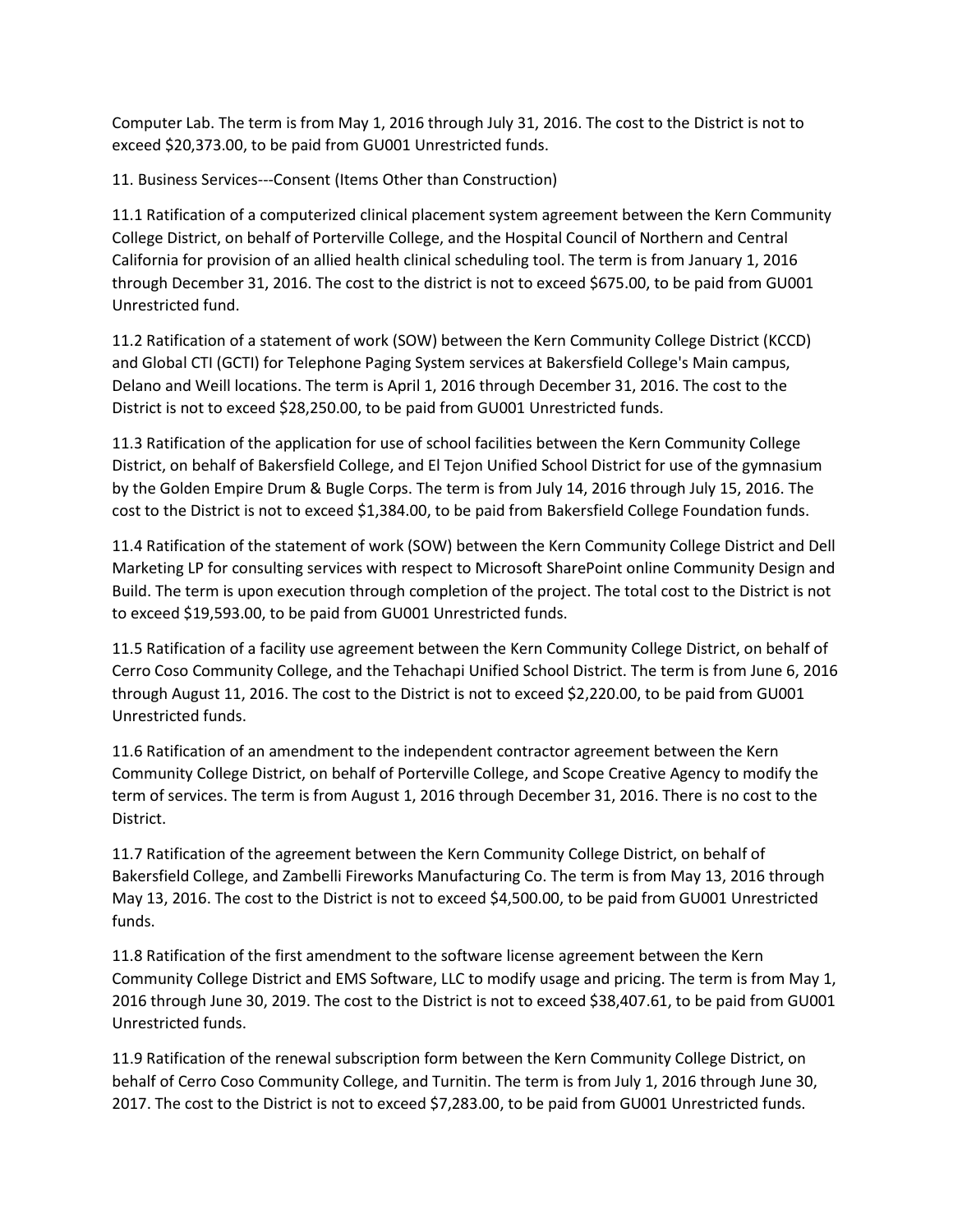11.10 Ratification of the agreement between Dale Scott & Company, Inc. and the Kern Community College District for pre-election financial advisory services. The term is from May 10, 2016 through August 31, 2016. The cost to the District is estimated to be \$20,000.00 plus direct out of pocket expenses, to be paid from GU001 Unrestricted funds.

11.11 Ratification of the agreement between the Kern Community College District, on behalf of Porterville College, and the State of California Health and Human Services Agency Department of Public Health for the renewal of clinical laboratory registration. The term is from May 5, 2016 through May 4, 2017. The cost to the District is not to exceed \$113.00, to be paid from RP512 Restricted Program funds.

11.12 Ratification of a network services agreement between the Kern Community College District, on behalf of the Weill Institute, and SemaConnect, Inc. relating to service stations for electric vehicles. The term is from May 10, 2016 through May 9, 2017. The cost to the District is not to exceed \$960.00, to be paid from GU001 Unrestricted funds.

11.13 Ratification of an independent contractor agreement between the Kern Community College District, on behalf of Cerro Coso Community College, and Stacie Wheeler to teach "Accent Reduction" courses at the Naval Air Warfare Center Weapons Division. The term is from April 18, 2016 through June 30, 2018. The cost to the District is not to exceed \$30,000.00, to be paid from CE012 Contract Education funds.

11.14 Ratification of an independent contractor agreement between the Kern Community College District, on behalf of Bakersfield College, and Gold Coast Electric, Inc. for services on the BC FA8 Computer Lab. The term is from May 1, 2016 through July 31, 2016. The cost to the District is not to exceed \$27,900.00, to be paid from GU001 Unrestricted funds.

11.15 Ratification of the renewal subscription form between the Kern Community College District, on behalf of Porterville College, and Turnitin. The term is from July 1, 2016 through June 30, 2017. The cost to the District is not to exceed \$7,917.00, to be paid from GU001 Unrestricted funds.

11.16 Ratification of an independent contractor agreement between the Kern Community College District, on behalf of Bakersfield College, and Gold Coast Electric, Inc. for services on the BC B5 Computer Lab. The term is from May 1, 2016 through July 31, 2016. The total cost to the District is \$24,460.00, to be paid from RP484 Restricted Program funds.

11.17 Ratification of an independent contractor agreement between the Kern Community College District, on behalf of Bakersfield College, and CSI Fullmer to render services on the BC Business Ed 5 Project. The term is from May 1, 2016 through July 31, 2016. The cost to the District is not to exceed \$35,975.65, to be paid from RP484 Restricted Program fund.

11.18 Ratification of an independent contractor agreement between the Kern Community College District, on behalf of Bakersfield College, and CSI Fullmer to render services on the BC FA8 Computer Lab. The term is from May 16, 2016 through July 31, 2016. The cost to the District is \$36,552.23, to be paid from GU001 Unrestricted fund.

11.19 Ratification of an independent contractor agreement between the Kern Community College District, on behalf of Bakersfield College, and Bakersfield Floor Covering, Inc., to provide carpet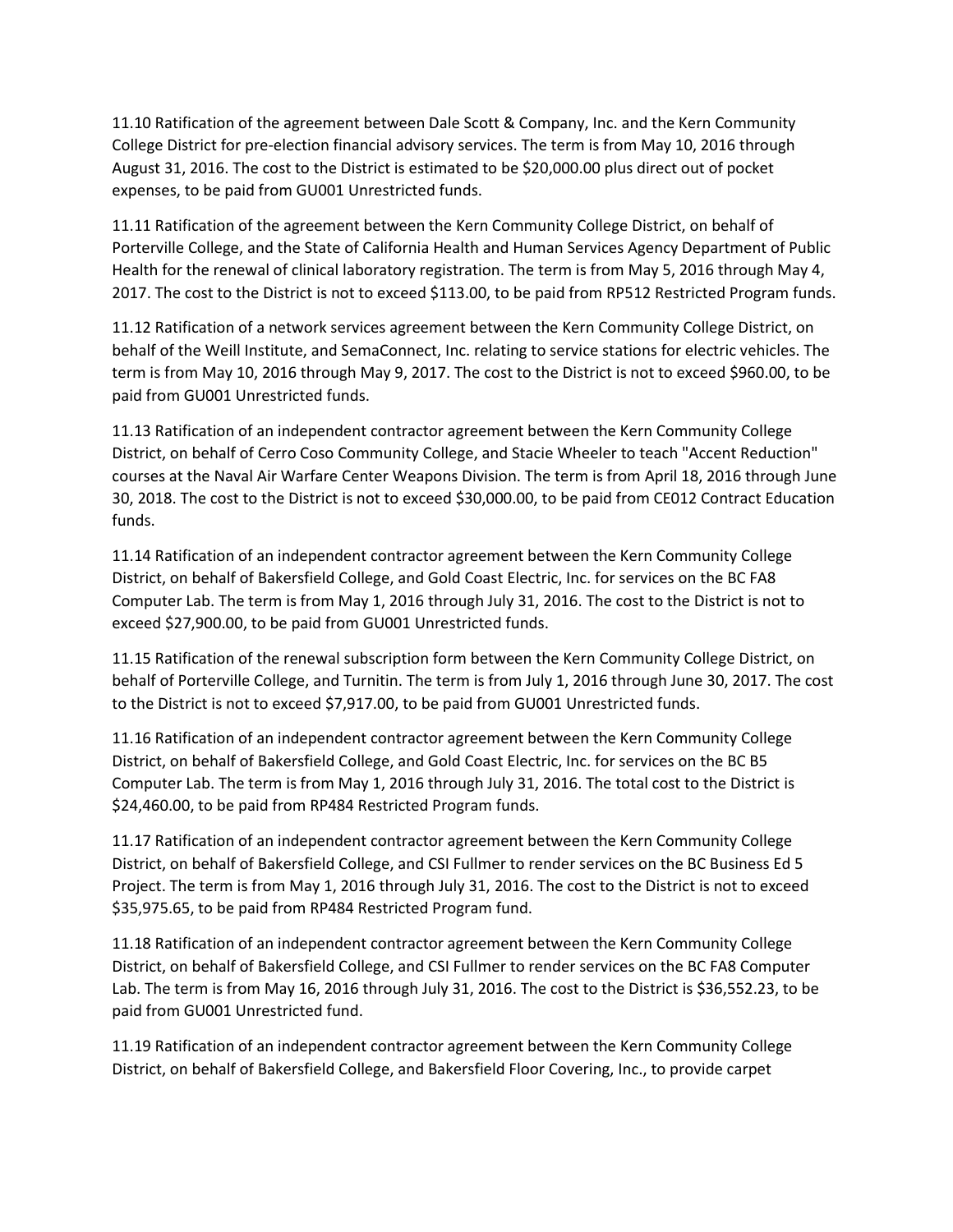installation services. The term is from May 1, 2016 through April 30, 2017. The cost to the District is \$30,000.00, to be paid from GU001 Unrestricted funds.

11.20 Ratification of the warrant orders submitted to the County of Kern that have been approved by the Internal Auditor for the period April 1, 2016 through April 30, 2016. The total cost to the District is \$26,951,782.74, to be paid from various funds.

11.21 Ratification of independent contractor agreements between the Kern Community College District and various contractors. The total cost to the District is \$66,181.16, to be paid from various funds.

11.22 Ratification of the facility use agreement between the Kern Community College District, on behalf of Bakersfield College, and the Bakersfield Marriott at the Convention Center. The term is from April 28, 2016 through June 25, 2016. The cost to the District is not to exceed \$3,626.70, to be paid from RP131 Restricted Program funds.

11.23 Ratification of an equipment loan agreement and release and waiver of liability between the Kern Community College District, on behalf of Bakersfield College, and the Sacramento Municipal Utility District for the rental of two (2) solar modules. The term is from February 6, 2016 through July 6, 2016. There is no cost to the District.

11.24 Ratification of a 2016 agreement of participation between the Kern Community College District, on behalf of the Bakersfield College Golden Empire Drum & Bugle Corps, and Drum Corps International, Inc. ("DCI") to perform at eleven (11) different venues in California, Utah and Colorado. The term is from June 24, 2016 through July 17, 2016. The total amount payable to the District is \$5,600.00, to be deposited into GU001 Unrestricted fund.

11.25 Ratification of a facility use agreement between the Kern Community College District, on behalf of the Bakersfield College Golden Empire Drum & Bugle Corps, and Solano Community College in Fairfield, CA. The term is from June 25, 2016 through June 26, 2016. The cost to the District is \$840.00, to be paid from Bakersfield College Foundation funds.

11.26 Ratification of amendment #1 to extend the term of the California Community Colleges eTranscript California System Institution Agreement between the Kern Community College District and XAP Corporation. The term is from July 1, 2016 through June 30, 2017. The cost to the district is \$16,141.50, to be paid from GU001 Unrestricted fund..

11.27 Ratification of a facility use agreement between the Kern Community College District, on behalf of the Bakersfield College Golden Empire Drum & Bugle Corps, and Lincoln Unified School District. The term is from June 25, 2016 through June 25, 2016. There is no cost to the district.

11.28 Ratification of a facility use agreement between the Kern Community College District, on behalf of the Bakersfield College Golden Empire Drum & Bugle Corps, and Oceanside High School. The term is from July 1, 2016 through July 1, 2016. There is no cost to the district.

11.29 Ratification of the Audio Visual Systems Statement of Work between the Kern Community College District, on behalf of the Weill Institute, and Strategic Products and Services ("SPS") to install equipment in two conference rooms. The term is from June 1, 2016 through July 3, 2016. The cost to the district is not to exceed \$4,990.00, to be paid from GU001 Unrestricted fund.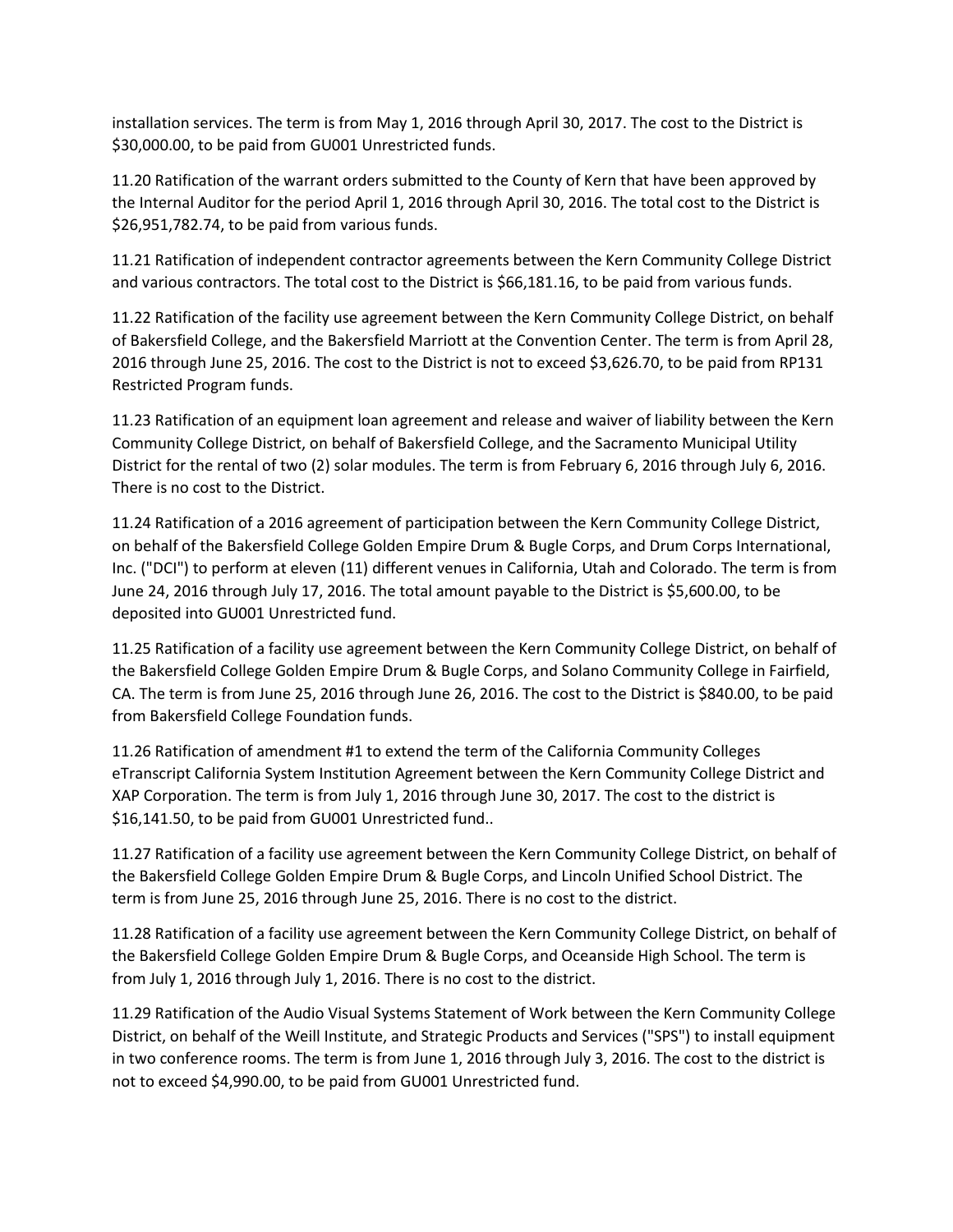11.30 Ratification of the audio visual systems statement of work (SOW) between the Kern Community College District, on behalf of Bakersfield College / Delano Center, and Strategic Products and Services ("SPS") to install new audio and visual technologies at the Delano Center 117 classroom. The term is from June 1, 2016 through August 16, 2016. The cost to the District is \$11,036.40, to be paid from GU001 Unrestricted funds.

11.31 Ratification of the assignment of agreement between the Kern Community College District and the County of Kern, on behalf of the Kern Medical Center and the Kern County Hospital Authority. The term is from July 1, 2016 and continues on an ongoing basis. There is no cost to the district.

11.32 Ratification of the letter of engagement between the Kern Community College District and the Korn Ferry Hay Group, Inc., for a job size validation for Management. The term is from May 10, 2016 through August 17, 2016. The cost to the District is not to exceed \$30,000.00, to be paid from GU001 Unrestricted fund.

12. (Educational Services ---Approval) The Educational Services items listed below are recommended for approval in accordance with Board Policy 4B, Educational Program/Courses. Also listed are items requiring approval to authorize the Chief Financial Officer to execute agreements in accordance with Board Policy 3A9A.

12.1 Approval of institutional effectiveness goals for Bakersfield College, Cerro Coso Community College, Porterville College, and Kern Community College District.

12.2 Authorization for the Chancellor to enter into an agreement between the Kern Community College District, and the Porterville Unified School District for implementation of the Adult Education Block Grant Program (AEBG) awarded by the California Community College Chancellor's Office. The term is from July 1, 2015 through June 30, 2016, including any additional time thereafter provided and/or approved by the California Community College Chancellor's Office. The cost to the District is not to exceed \$180,000.00, to be paid from RP634 Restricted funds.

12.3 Authorization for the Chancellor to enter into an agreement between the Kern Community College District, and the Wasco High School District for implementation of the Adult Education Block Grant Program (AEBG) awarded by the California Community College Chancellor's Office. The term is from July 1, 2015 through June 30, 2016, including any additional time thereafter provided and/or approved by the California Community College Chancellor's Office. The total cost to the District is not to exceed \$190,772.00, to be paid from RP634 Restricted Grant funds.

## 12.4 Proposed revision to the Porterville College Mission Statement

12.5 Approval of New Course(s) to be included in the Porterville College 2017-2018 catalog.

12.6 Approval of New Course(s) to be included in the Cerro Coso Community College 2016-2017 catalog.

12.7 Approval of Course Revisions or Modifications to be included in the Cerro Coso Community College and Porterville Colleges' 2016-2017 catalogs.

12.8 Approval of Course(s) Deletions, Discontinuations or Deactivations to be included in the Bakersfield College, Cerro Coso Community College and Porterville Colleges' 2016-2017 catalogs.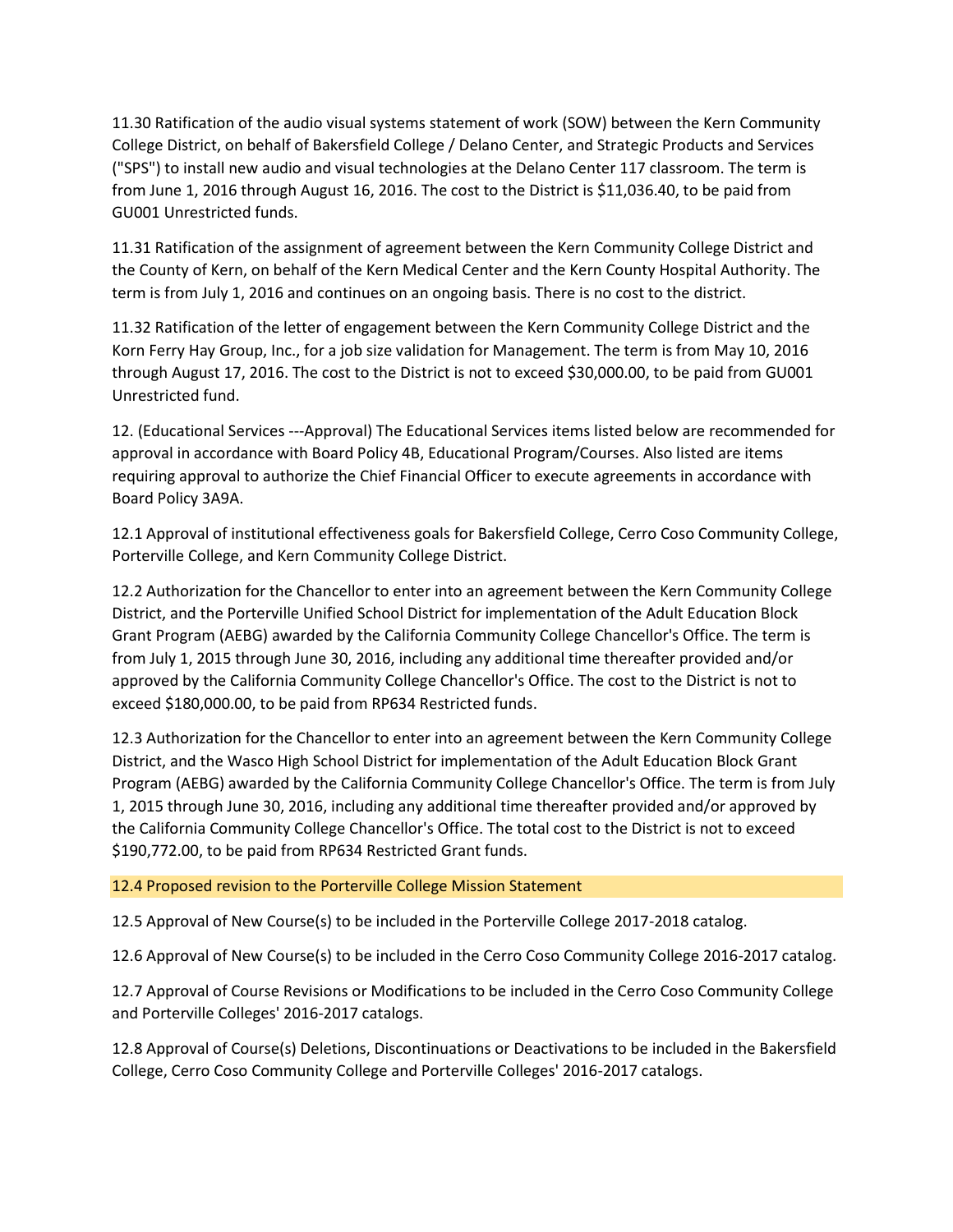12.9 Approval of New Program(s) to be included in the Cerro Coso Community College 2016-2017 catalog.

12.10 Approval of Program Revisions or Modifications to be included in the Cerro Coso Community College 2016-2017 catalog.

12.11 Approval of the 2016-17 Bakersfield College Catalog

12.12 Approval of Course Revisions or Modifications to be included in the Porterville College 2017-2018 catalog.

12.13 Authorization for the Chancellor to enter into an agreement between the Kern Community College District, and the McFarland Unified School District for implementation of the Adult Education Block Grant Program (AEBG) awarded by the California Community College Chancellor's Office. The term is from July 1, 2015 through June 30, 2016, including any additional time thereafter provided and/or approved by the California Community College Chancellor's Office. The total cost to the District is not to exceed \$230,636.00, to be paid from RP634 Restricted Grant funds.

12.14 Authorization for the Chancellor to execute a grant agreement renewal between the Kern Community College District and the Workforce and Economic Development Division of the California Community Colleges Chancellor's Office for the Central and South Central Regions' Proposition 39 Clean Energy Workforce Program grant. The term is from April 1, 2016 through June 30, 2017. The amount payable to the District is \$1,007,759.00 to be deposited into RP636 Prop 39 Clean Energy Jobs fund.

12.15 Authorization for the Chief Financial Officer to execute an agreement between the Kern Community College District, on behalf of Porterville College, and the State of California, Department of Developmental Services, Porterville Development Center (PDC), for funding to support the Psychiatric Technician Program. The term is from July 1, 2016 through June 30, 2017. The amount payable to the district is \$242,398.47 to be deposited into RP527 Restricted Program fund.

12.16 Authorization for the Chancellor to enter into an agreement between the Kern Community College District and the Tehachapi Unified School District for implementation of the Adult Education Block Grant Program (AEBG) awarded by the California Community College Chancellor's Office. The term is from July 1, 2015 through June 30, 2016, including any additional time thereafter provided and/or approved by the California Community College Chancellor's Office. The total cost to the District is not to exceed \$141,200.00 to be paid from RP634 Restricted Grant funds.

12.17 Authorization for Cerro Coso Community College students to participate in the 2016 Voto Latino Power Summit taking place in Las Vegas, Nevada on July 17, 2016 through July 19, 2016. The cost to the District is estimated to be \$1,200.00, to be paid from RP382 Student Equity Funds.

12.18 Authorization for the Chief Financial Officer to enter into an agreement between the Kern Community College District on behalf of Porterville College, and the California Community Colleges Chancellor's Office (CCCCO) for the Community Colleges Basic Skills and Student Outcomes Transformation Program Grant. The term is from July 1, 2016 through June 30, 2017. The total amount payable to the District is up to a maximum of \$728,000.00, to be deposited into a new RP Restricted Grant fund.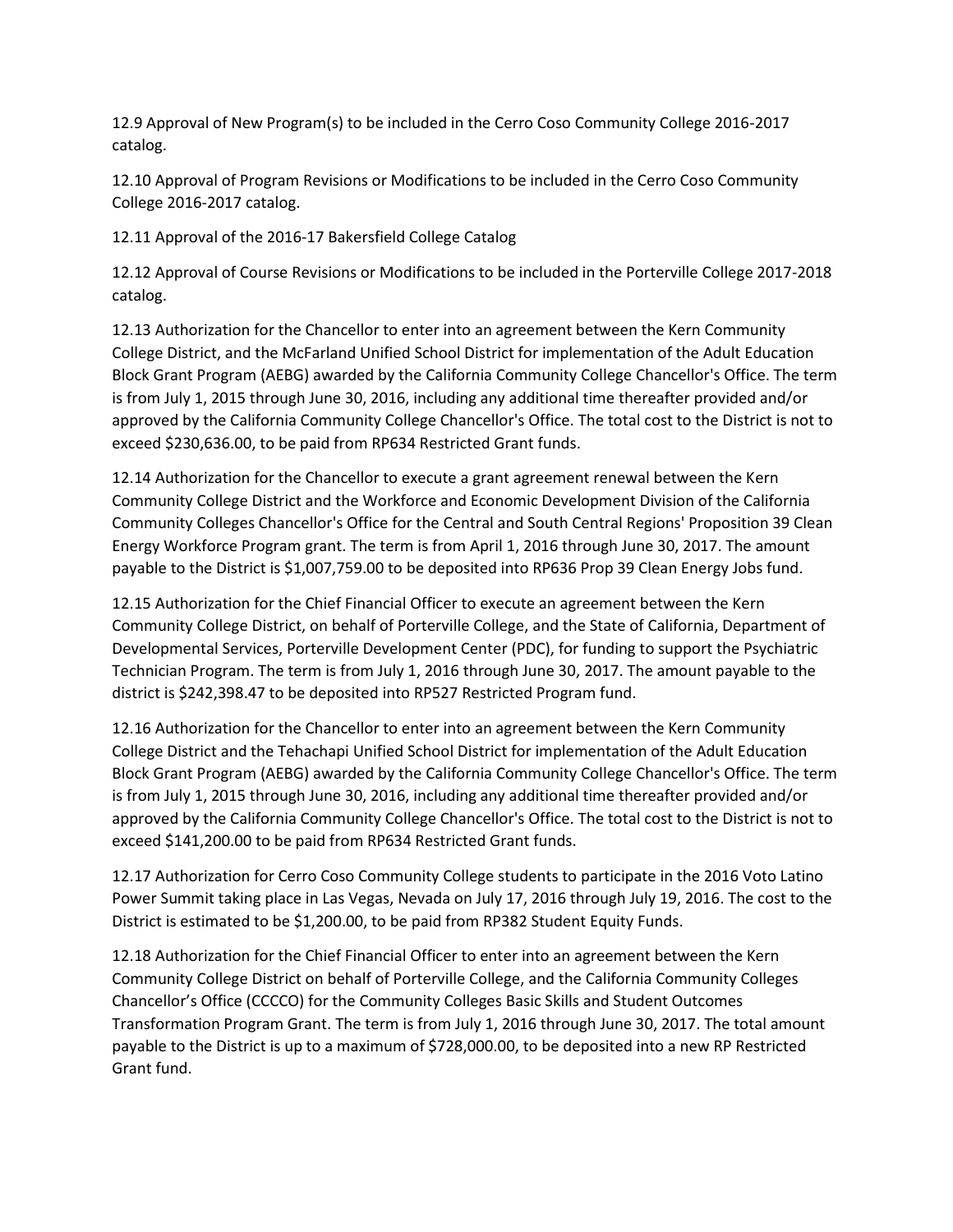13. (Educational Services - Consent) The Educational Services items listed below are recommended for ratification or approval by State Law, State Regulations, or approval in accordance with the Board Policy Manual of the Kern Community College District. Only one motion is required to provide action on all.

13.1 Ratification of an agreement for services between the Kern Community College District, on behalf of Bakersfield College and Humboldt State University (HSU), CAMBIO: Climate-Change Adaptation and Management for Biodiversity to Promote Inclusion and Opportunities for Hispanic Students to provide advising, recruitment, encouragement and transportation for Bakersfield College students considering Forestry degree opportunities at HSU. The term is from September 1, 2014 through August 31, 2016. The District will be reimbursed up to \$55,853.00, to be deposited into RP653 Restricted Grant fund.

13.2 Ratification of an Allied Health Agreement between the Kern Community College District, on behalf of Bakersfield College and Evergreen Bakersfield Post-Acute Care. The term is from May 1, 2016 through May 1, 2018. There is no cost to the district.

13.3 Ratification of an Allied Health agreement between the Kern Community College District, on behalf of Bakersfield College, Cerro Coso Community College, Porterville College and Imperial Ambulance for provision of clinical facilities. The term is from August 1, 2016 through July 31, 2021. There is no cost to the district.

13.4 Ratification of catering and facilities use agreement between the Kern Community College District (KCCD), on behalf of the California Compliance School (CCS) and the Courtyard by Marriott, San Diego, CA 92123. The term is from May 18, 2016 through May 20, 2016. The cost to the district is not to exceed \$1700.00, to be paid from CE035 Contract Education fund.

13.5 Ratification of an amendment to agreement 360243-14-01 between the Kern Community College District and California State University, Fresno Foundation, on behalf of the California State University, Fresno Office of Community and Economic Development for the District to provide curriculum development services and teacher training for the Regional Industry Clusters of Opportunity Alternative Fuel Vehicle Talent Pipeline project. The term is extended from February 29, 2016 through April 30, 2016. The amount payable to the District is \$14,510.00 to be deposited into RP328 EDD Grant fund.

13.6 Ratification of the Agreement for Foster Parent Pre-Service Training between the Kern Community College District, on behalf of Bakersfield College (BC), and the Kern County Department of Human Services for foster parent pre-service training. The term is from July 1, 2016 through December 31, 2016. There is no cost to the district.

13.7 Ratification of the Child Development Training Consortium 2015-16 Amendment #1 to Instructional Agreement Number 15-16-3799 between the Kern Community College District, on behalf of Cerro Coso Community College, and the Yosemite Community College District, Child Development Training Consortium. The term is from September 1, 2015 through June 30, 2016. The amount payable to the District is \$11,125.00, to be deposited into RP134 Restricted Program fund.

13.8 Ratification of the Porterville College CalWORKS Work Study Off-Campus Agreement between the Kern Community College District, on behalf of Porterville College, and Stang-aholics, LLC. The term is from July 1, 2016 through June 30, 2017, the cost to the District is \$4,000.00, to be paid from RP212 and RP350 Restricted Categorical funds.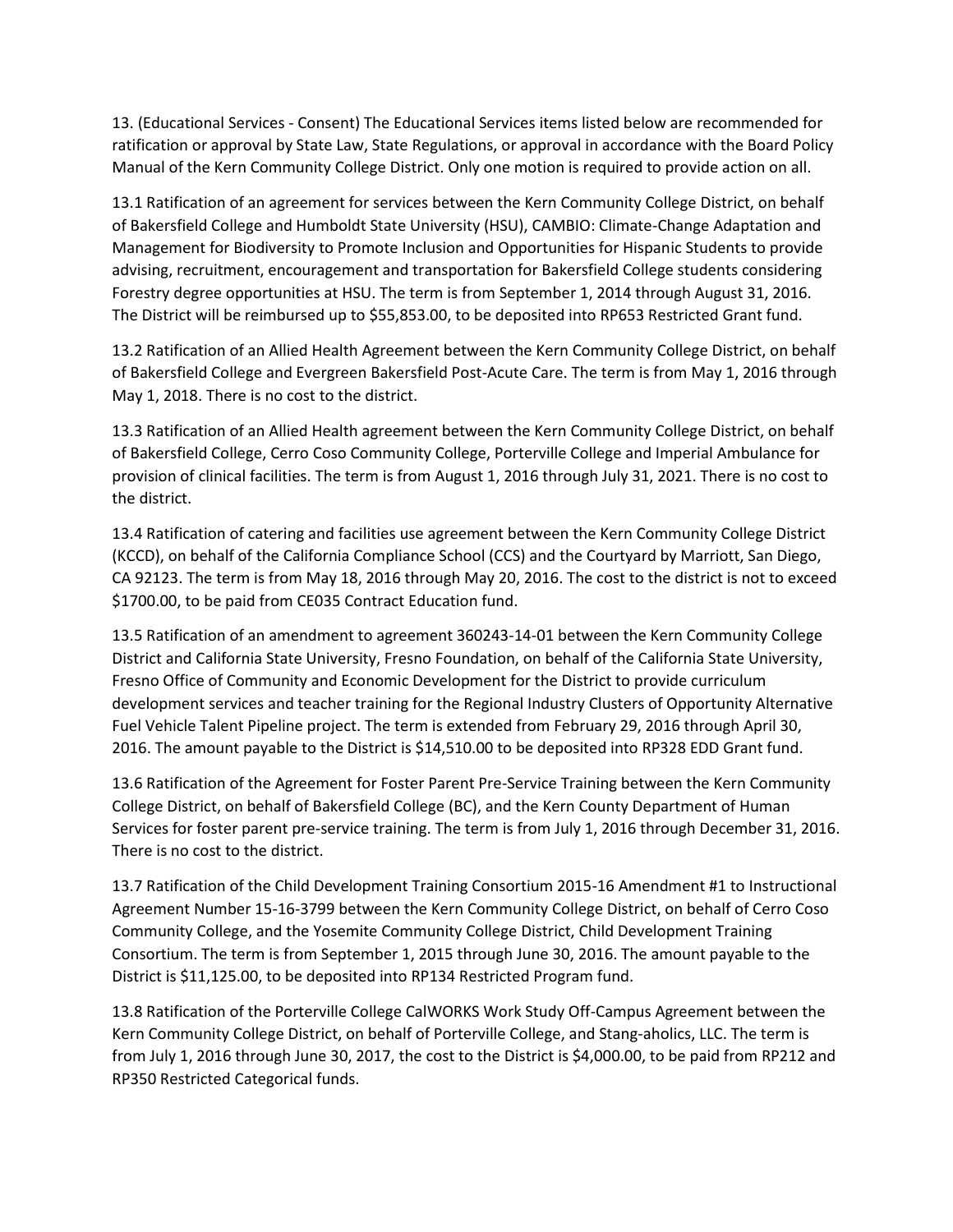13.9 Ratification of the Contract Education and Community Services Agreement between the Kern Community College District, on behalf of Cerro Coso Community College, and the Naval Air Warfare Center Weapons Division, for the "Accent Reduction" course. The term is from April 18, 2016 through October 31, 2016. The amount payable to the District is \$16,400.00, to be deposited into CE012 Contract Education funds.

13.10 Ratification of the Letter of Affiliation between the Kern Community College District, on behalf of Bakersfield College, and University Enterprises, Inc. to provide work experience for students at Bakersfield College. The term is from April 27, 2016 on an ongoing basis and there is no cost to the District.

13.11 Ratification of the Addenda to the Institution Participation Agreement between the Kern Community College District, on behalf of Bakersfield College, Cerro Coso Community College and Porterville College, and Instructure to initiate 24/7 support for our colleges in launching Canvas. The term is from June 1, 2016 through June 30, 2017. There is no cost to the district.

13.12 Ratification of the On-Site Training Agreement between the Kern Community College District, on behalf of Cerro Coso Community College, and Teachstone Training, LLC to provide on-site training relating to the CLASS Tool Training Program. The term is from June 4, 2016 to June 4, 2016. The cost to the District is not to exceed \$7,500.00, to be paid from RP611 VTEA Restricted Program fund.

13.13 Ratification of a memorandum of understanding between the Kern Community College District and the State Center Community College District in accordance with the Proposition 39 Clean Energy Workforce Program. The term is from November 1, 2015 through June 30, 2016. The cost to the district is not to exceed \$40,250.00, to be paid from RP636 Prop. 39 Clean Jobs Restricted Program fund.

13.14 Ratification of a memorandum of understanding between the Kern Community College District and the Ventura Community College District, on behalf of Ventura College, in accordance with the Proposition 39 Clean Energy Workforce Program. The term is from November 1, 2015 through June 30, 2016. The cost to the District is not to exceed \$23,776.22, to be paid from RP636 Prop. 39 Clean Jobs Restricted Program fund.

13.15 Ratification of a memorandum of understanding between the Kern Community College District and the Ventura Community College District, on behalf of Moorpark College, in accordance with the Proposition 39 Clean Energy Workforce Program. The term is from November 1, 2015 through June 30, 2016. The cost to the district is not to exceed \$11,970.28, to be paid from RP636 Prop. 39 Clean Jobs Restricted Program fund.

14. Human Resources - Approval

14.1 Human Resources Special Compensation Report June 2016

14.2 Approval of Kern Community College District Equal Employment Opportunity (EEO) Fund Multiple Method Allocation Model Certification Form for Fiscal Year 2015-16.

15. (Human Resources--- Consent) The Human Resources items listed below require ratification or approval by State Law, State Regulations, or approval in accordance with the Board Policy Manual of the Kern Community College District which authorizes the Chief Financial Officer to execute agreements for goods and services. Only one motion is required to provide action on all.